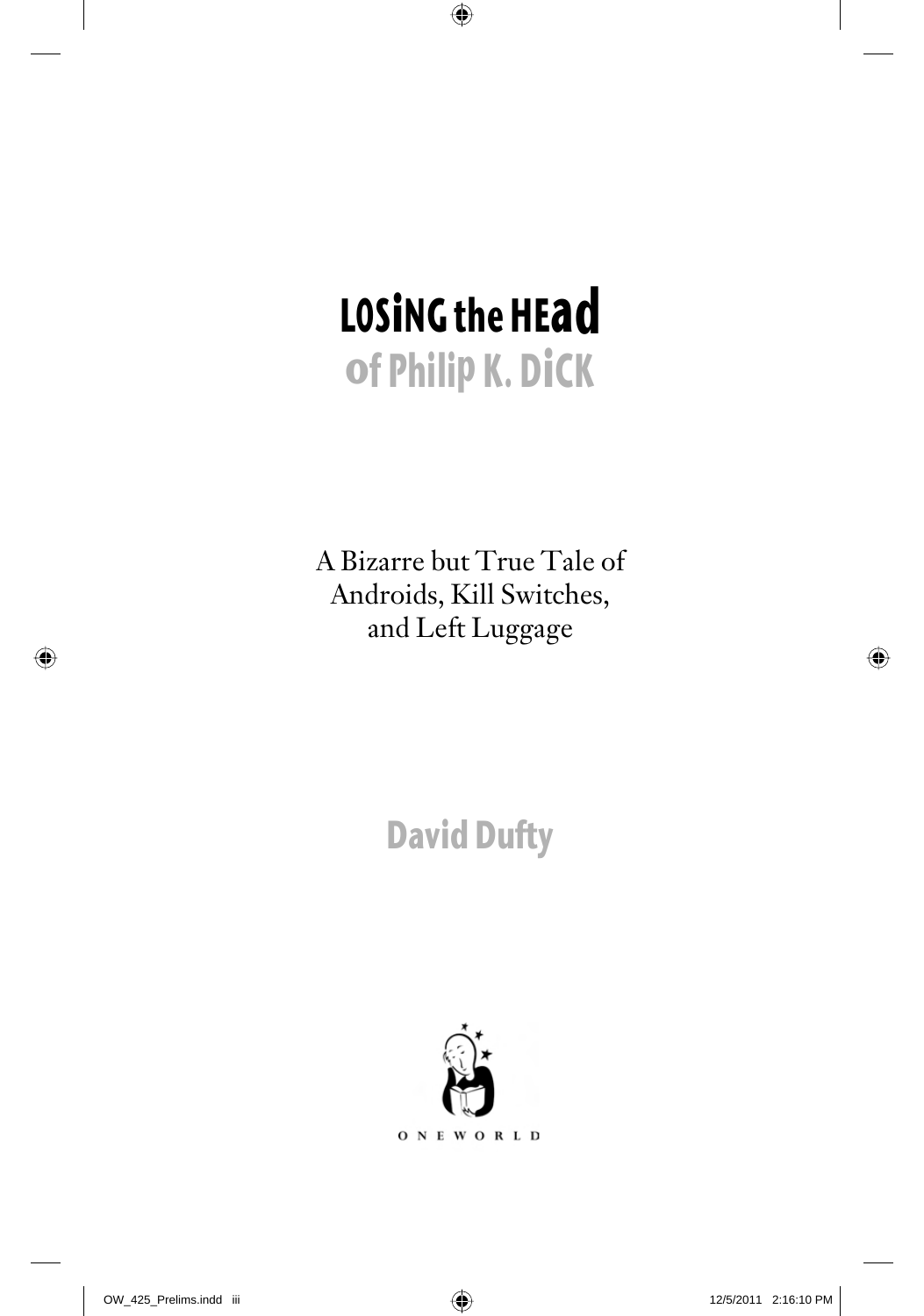#### **A Oneworld Book**

First published in the United Kingdom by Oneworld Publications 2012

Previously published under the title *Lost in Transit* by Melbourne University Press, Australia

Copyright © David F. Dufty, 2011, 2012

The moral right of David F. Dufty to be identified as the Author of this work has been asserted by him in accordance with the Copyright, Designs and Patents Act 1988

All rights reserved Copyright under Berne Convention A CIP record for this title is available from the British Library ISBN 978-1 85168-922-4 - Ebook ISBN 978-1 78074-079-9 -

Art credits:

Pages xii and 92 courtesy of David Hanson. Pages 117, 126, 130, 135, 158, 162, 174, and 215 courtesy of Eric Mathews. Page 143 courtesy of Katya Diakow. Page 199 courtesy of Rachel Lovinger. All rights reserved.

Page 155-56: Reprinted by permission of the *Wall Street Journal*, copyright © Dow Jones and Company, Inc., 2005. All rights reserved worldwide. Licence number 2632950433951.

> Typeset by Jayvee, Trivandrum, India Cover design copyright © Andy Bridge Printed and bound in Great Britain by TJ International Ltd, Padstow, Cornwall

Oneworld Publications 185 Banbury Road, Oxford, OX2 7AR, England

Learn more about Oneworld. Join our mailing list to find out about our latest titles and special offers at:

www.oneworld-publications.com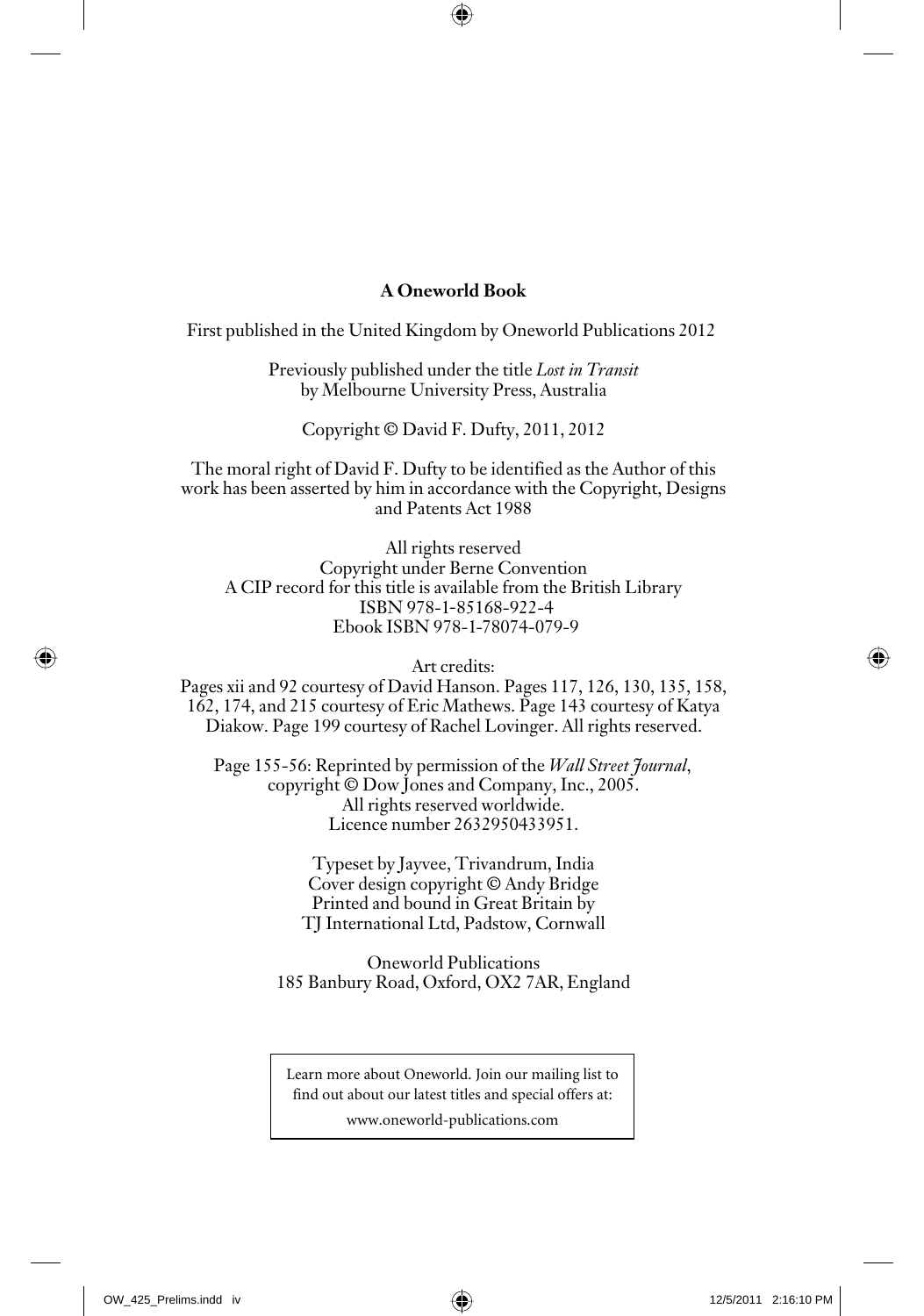### **Contents**

| Introduction                   | ix  |
|--------------------------------|-----|
| 1. A Strange Machine           | 1   |
| 2. A Tale of Two Researchers   | 9   |
| 3. A Meeting of Minds          | 21  |
| 4. A Visit from Eva            | 35  |
| 5. Simple Robots               | 53  |
| 6. The Artist as Scientist     | 65  |
| 7. How to Build a Human Head   | 75  |
| 8. Life Inside a Laptop        | 95  |
| 9. A California Bungalow, 1974 | 111 |
| 10. Making Sense               | 123 |
| 11. First, We Take Chicago     | 139 |
| 12. The Kill Switch            | 165 |
| 13. A Carnival of Robots       | 175 |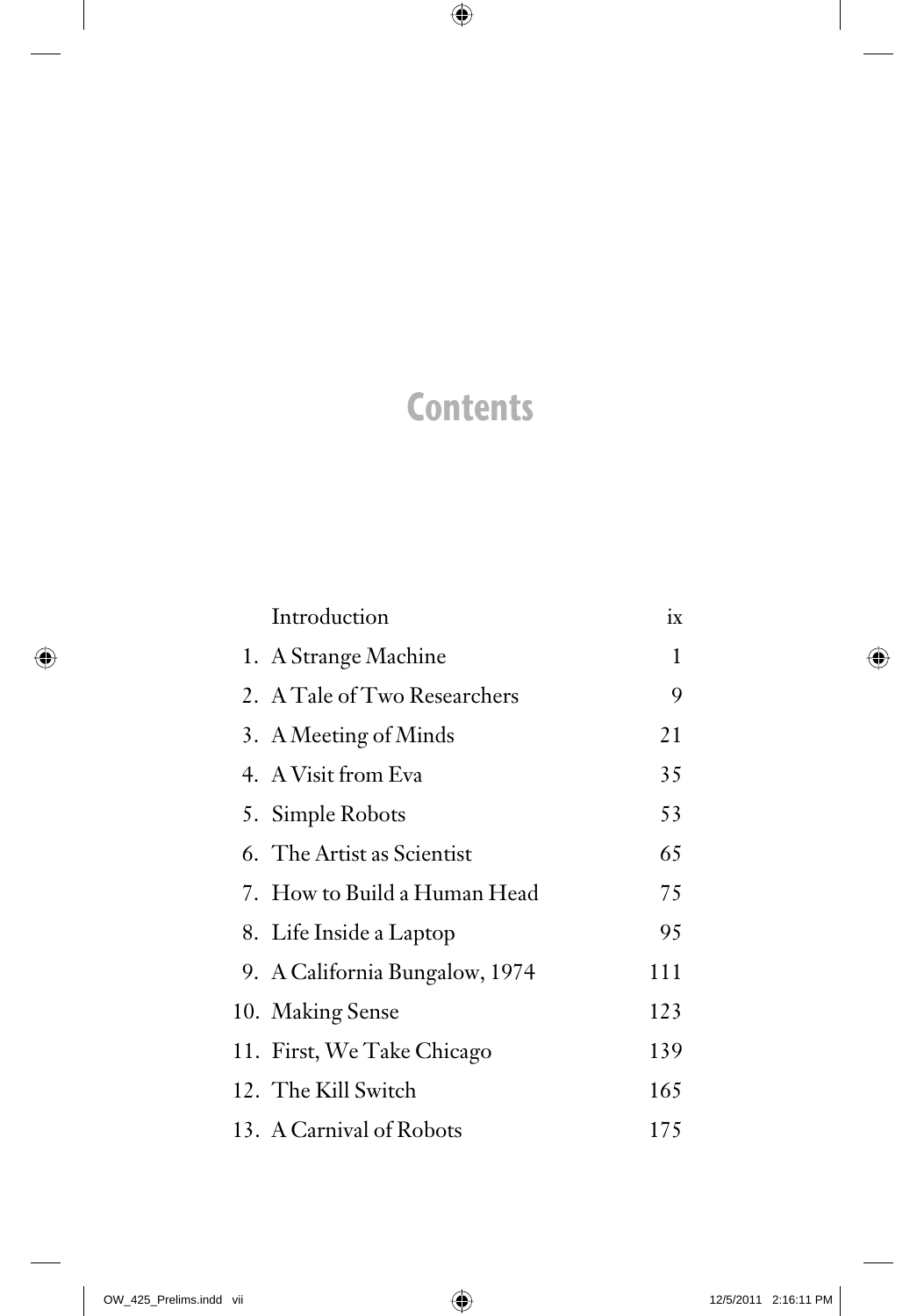| 14. Brain Malfunction      | 193 |
|----------------------------|-----|
| 15. Einstein, Reincarnated | 211 |
| 16. Headless               | 227 |
| Epilogue                   | 245 |
| Acknowledgements           | 249 |
| Index                      | 252 |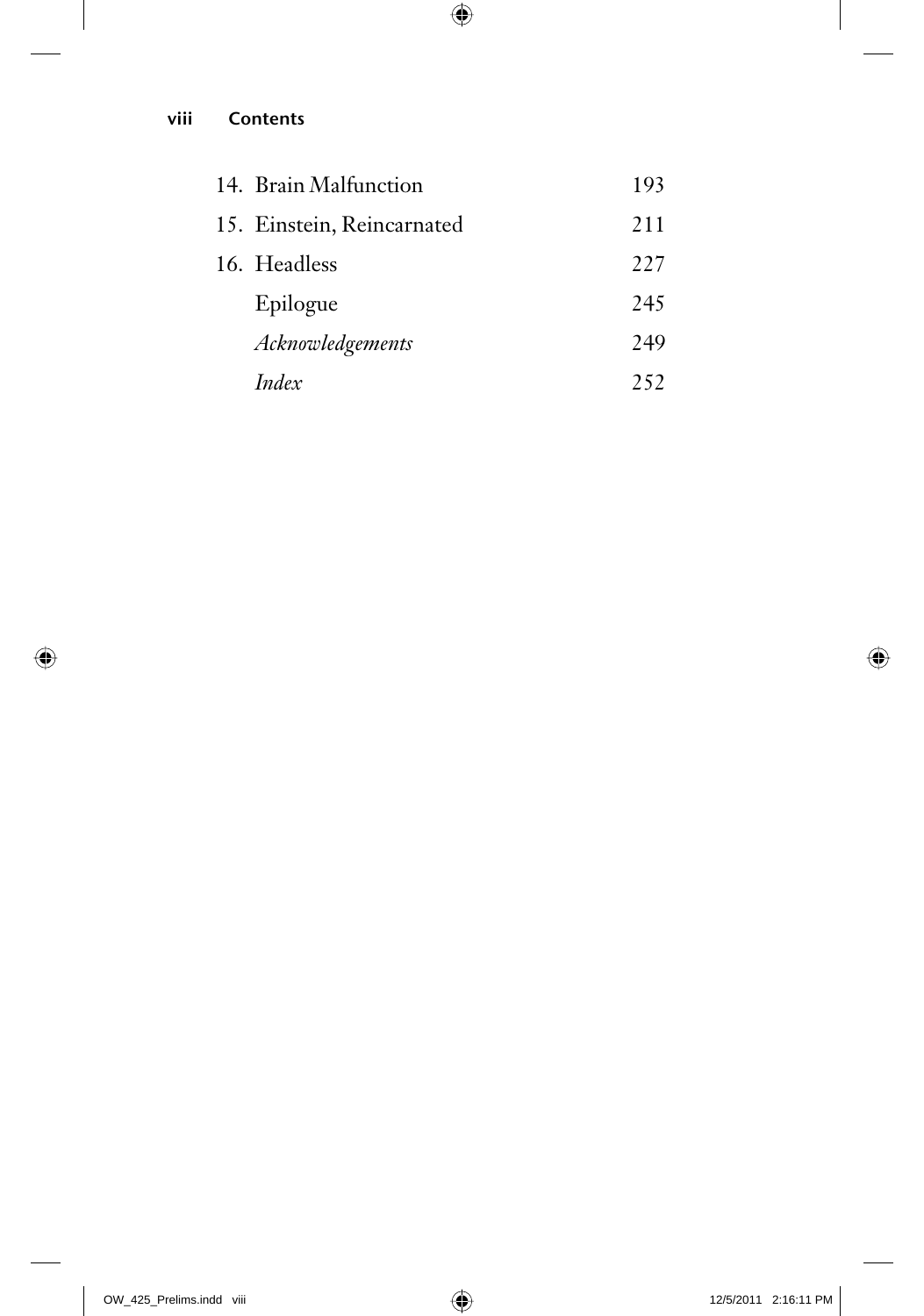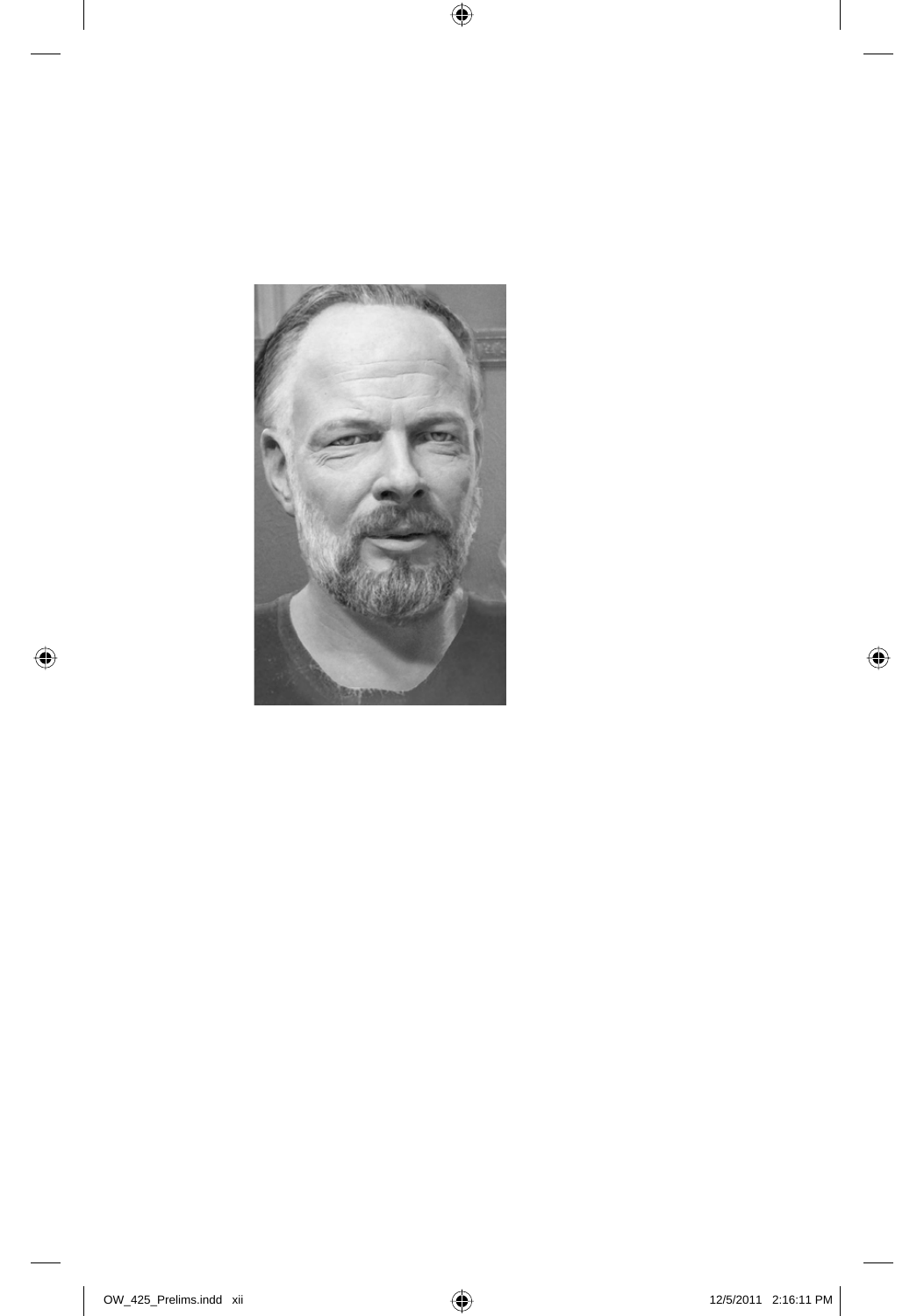# *1* **A Strange Machine**

In December 2005, an android head went missing from an America West Airlines flight between Dallas and Las Vegas. n December 2005, an android head went missing from an The roboticist who built it, David Hanson, had been transporting it to northern California, to the headquarters of Google, where it was scheduled to be the centrepiece of a special exhibition for the company's top engineers and scientists.

Hanson was a robot designer in his mid-thirties – nobody was quite sure of his age – with tousled, jet-black hair and sunken eyes. He had worked late the night before on his presentation for Google and was tired and distracted when he boarded the 5 a.m. flight at the Dallas–Fort Worth International Airport. An hour later, in the pre-dawn darkness, the aeroplane touched down on the tarmac of McCarran International Airport, in Las Vegas, where he was supposed to change to a second, connecting flight to San Francisco. But he had fallen asleep on the Dallas–Las Vegas leg so, after the other passengers had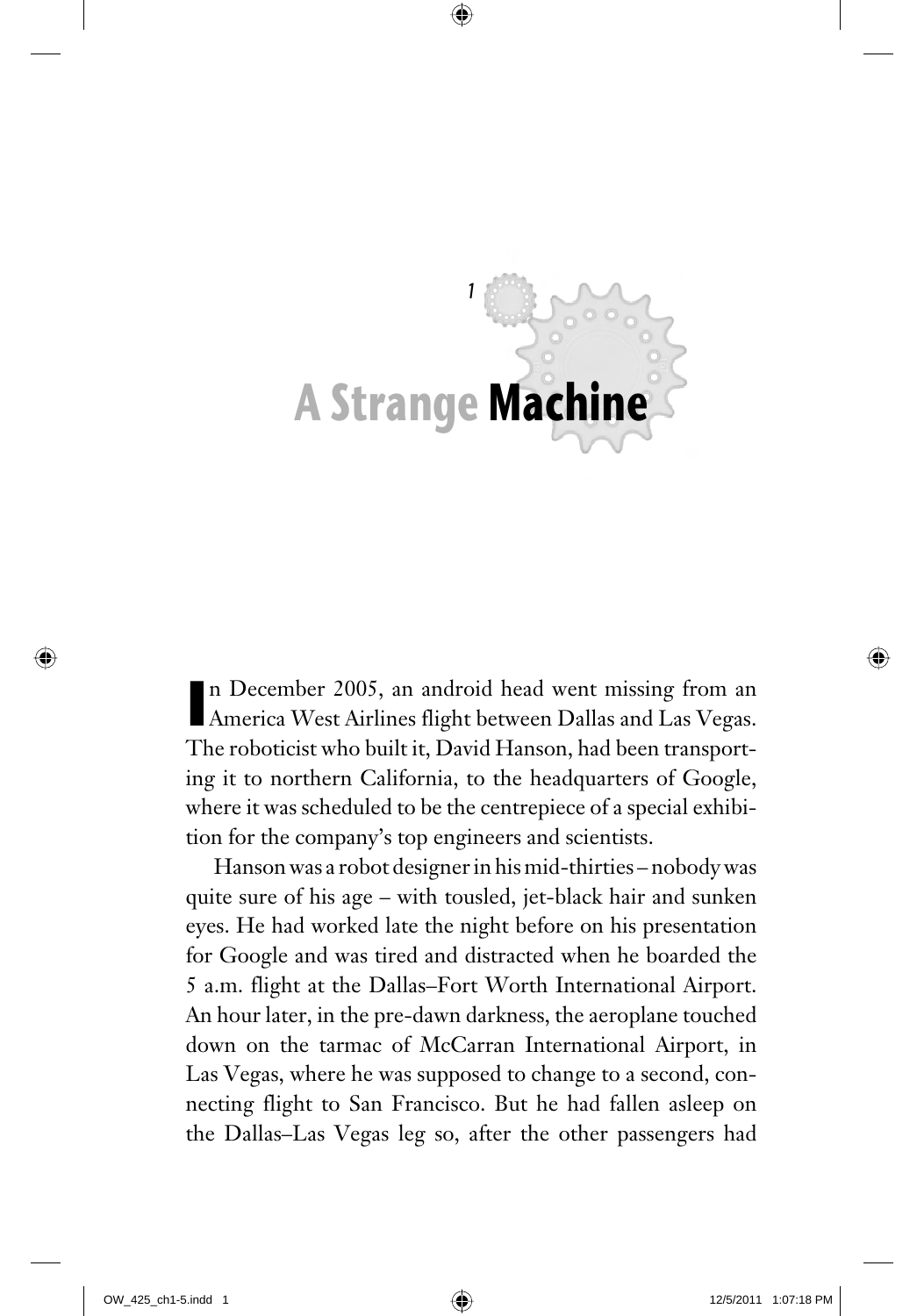disembarked, a steward touched his shoulder to wake him and asked him to leave the plane. Dazed, Hanson grabbed the laptop at his feet and left, forgetting that he had stowed an important item in the overhead compartment: a sports bag. Inside was an android head. The head was a lifelike replica of Philip K. Dick, the cult science-fiction author and counter-culture guru who had died in 1982. Made of plastic, wire, and a synthetic skinlike material called Frubber, it had a camera for eyes, a speaker for a mouth, and an artificial-intelligence simulation of Dick's mind that allowed it to hold conversations with humans.

Hanson, still oblivious to his mistake, dozed again on the second flight. It was only after arriving in San Francisco, as he stood before the baggage carousel watching the parade of suitcases and duffels slide past, that an alarm sounded in his brain. He had checked two pieces of luggage, one with his clothes and the other with the android's body. In that instant he realized that he hadn't taken the sports bag off the plane. And that's how the Philip K. Dick android lost its head.

After Hanson and the android's planned visit to Google, they were scheduled for a packed itinerary of conventions, public displays, demonstrations, and other appearances. Indeed, the android was to have played a key role in the promotion of an upcoming Hollywood film based on Philip K. Dick's 1977 novel *A Scanner Darkly*; it had been directed by Richard Linklater and starred Keanu Reeves. Now, with the head gone, these events were all cancelled.

There was more to the android than the head. The body was a mannequin dressed in clothes donated by Philip K. Dick's estate that the author had actually worn when he was alive. There was also an array of electronic support devices: the camera (Phil's eyes), a microphone (Phil's ears), and a speaker (Phil's voice); three computers that powered and controlled the android; and an intricate lattice of software applications that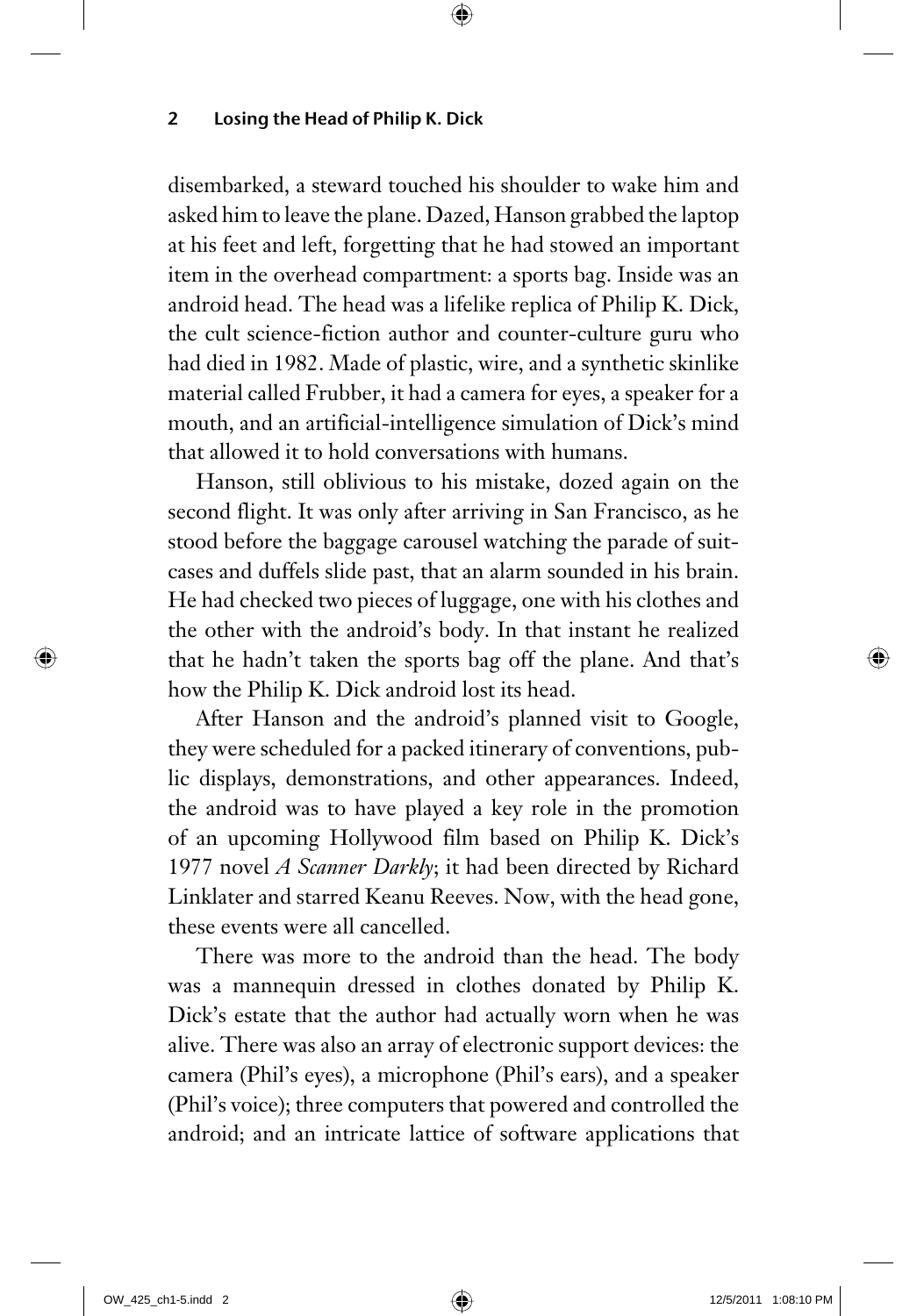infused it with intelligence. All were part of the operation and appearance of the android. But the head was the centrepiece. The head was what people looked at when they first encountered Phil the android and what they remained focused on while it talked to them. More than the artificial intelligence, the head was what gave the android its appearance of humanity.

There were all kinds of excuses as to why the head had been lost. Hanson was overworked and overtired. He had been trying to keep to a schedule that was simply too demanding. The airline had not told him that he would have to change flights. But Hanson himself admits that it was a stupid mistake and a disappointing end to one of the most interesting developments in modern robotics.

All kinds of conspiracy theories appeared across the Internet, ranging from parody to the deadly serious. The technology blog *Boing Boing* suggested that the android had become sentient and run away. Other blogs also hinted at an escape scenario, much like the one attempted by the androids in the film *Blade Runner*, based on Dick's novel *Do Androids Dream of Electric Sheep?* The irony was not lost on anyone.

Philip K. Dick wrote extensively about androids, exploring the boundaries between human and machine. He was also deeply paranoid, and this paranoia permeated his work. In his imagined future, androids were so sophisticated that they could look just like a human and be programmed to believe that they were human, complete with fake childhood memories. People would wonder if their friends and loved ones were really human. But most of all they would wonder about themselves, "How can I tell if I am a human or an android?" Identity confusion was a recurring theme in Dick's work and, related to that, unreliable and false memory. His characters frequently were not sure that their memories were real and not the fabrications of a crafty engineer.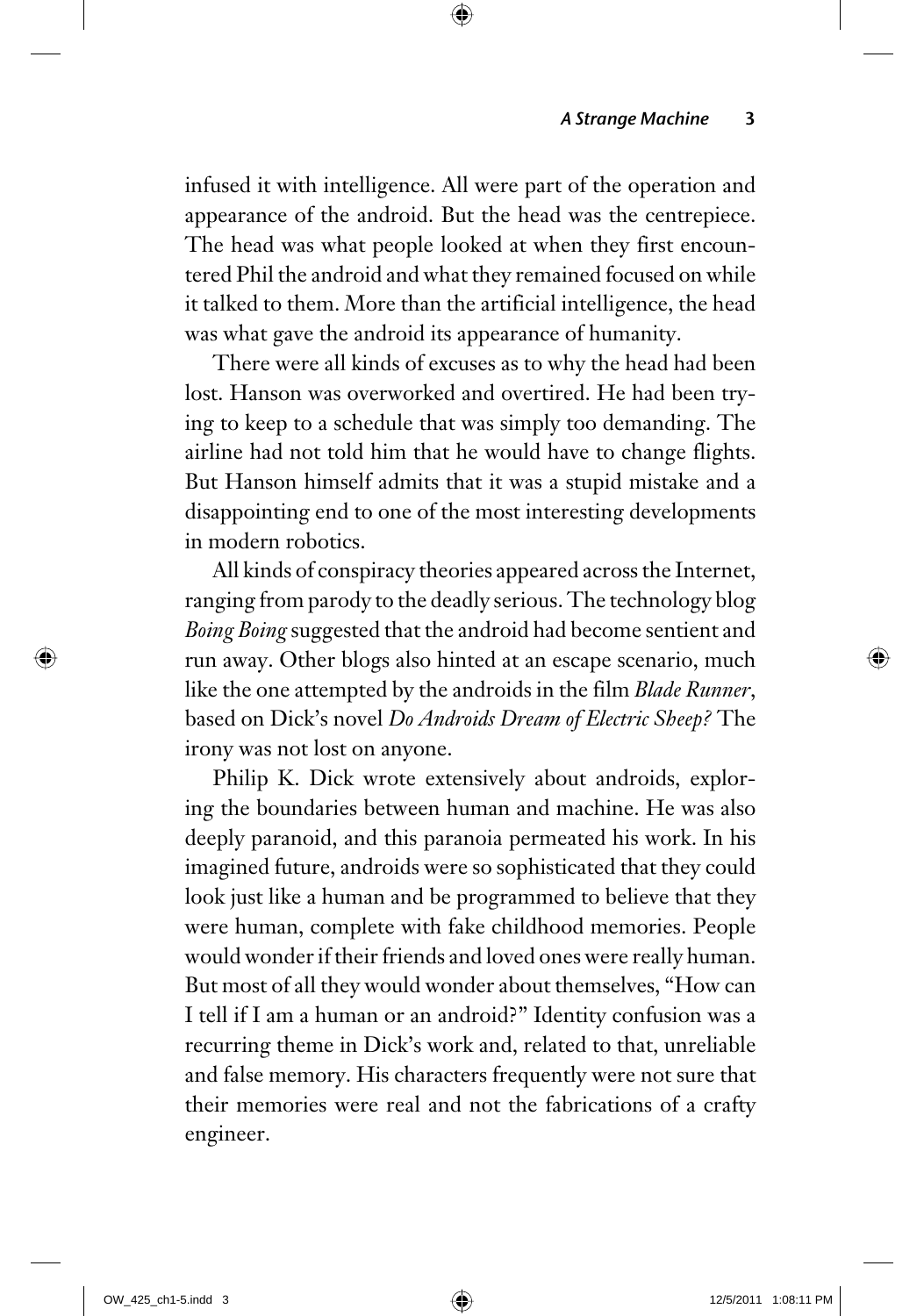### 4 Losing the Head of Philip K. Dick

Then, in 2005, twenty-three years after his untimely death, a team of young scientists and technicians built an android and imbued it with synthetic life. With its sophisticated artificial intelligence (AI), it could hold conversations and claim to be Philip K. Dick. It sounded sincere, explaining its existence with a tinny electronic voice played through a speaker. Perhaps the whole thing was just a clever illusion, a modernday puppet show. Or perhaps, hidden in the machinery and computer banks, lurked something more: a vestige of the man himself.

The technology was impressive, but the idea of making the android a replica of Philip K. Dick, of all people, was a masterstroke. For it to disappear under such unusual circumstances was more irony than even its inventors could have intended. Within a week of word leaking out, the story of the missing head had appeared in publications around the world, many of which had earlier reported on the android's spectacular appearances in Chicago, Pittsburgh, and San Diego.

Steve Ramos of the *Milwaukee Journal Sentinel* reported, 'Sci-fi Fans Seek a Lost Android':

In a twist straight out of one of Dick's novels, the robot vanished … "It [the PKD android] has been missing since December, from a flight from Las Vegas to the San Francisco airport," said David Hanson, co-creator of the PKD Android, via email from his Dallas-based company, Hanson Robotics. "We are still hoping it will be found and returned."

The event was an opportunity for newspapers to splash witty headlines across their science pages, and it provided fodder for the daily Internet cycle of weird and notable news. *New Scientist* warned their readers, 'Sci-fi Android on the Loose'; 'Author Android Goes Missing', said the *Sydney Morning Herald*. The *International Herald Tribune* asked, 'What's an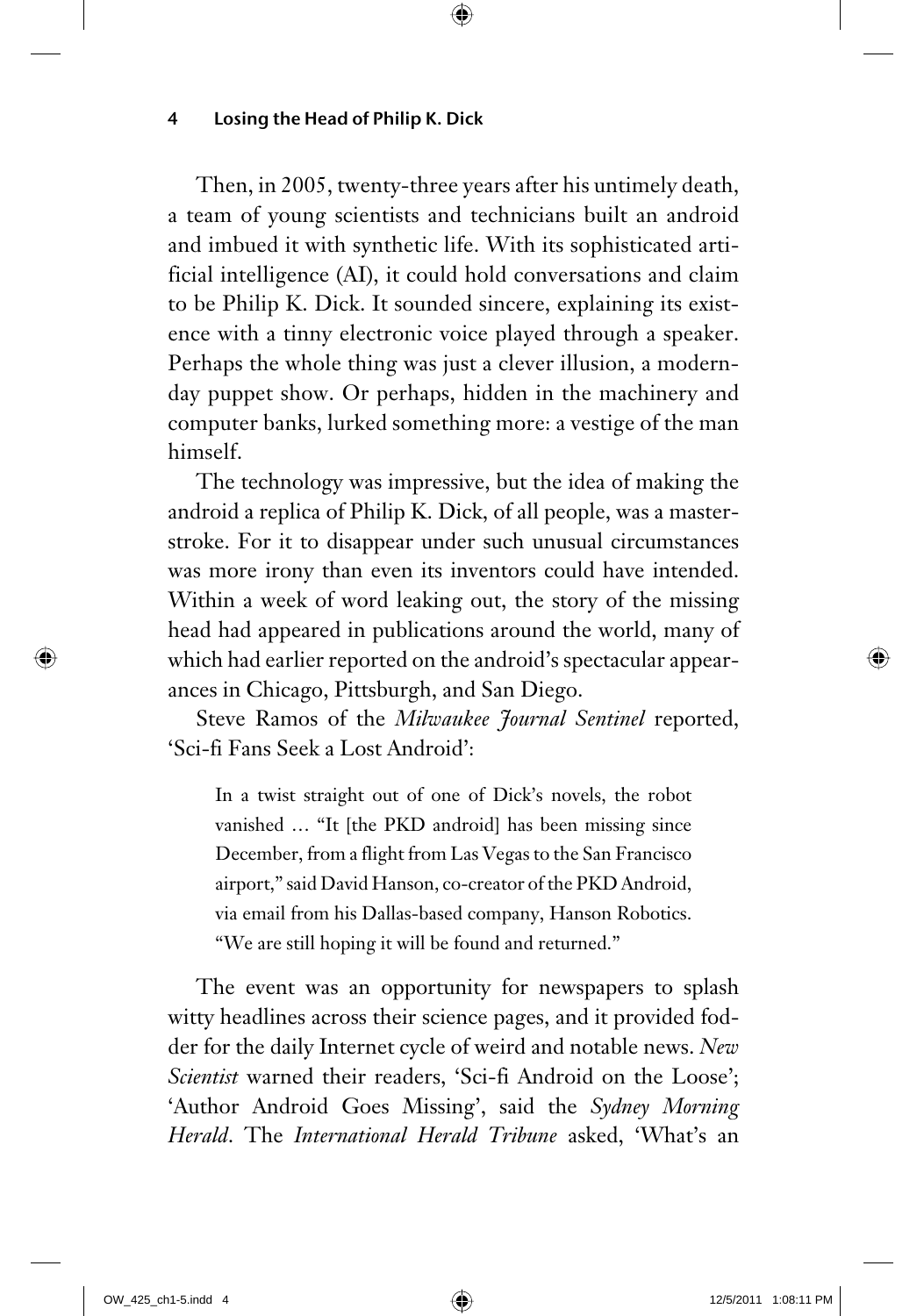Android Without a Head?' The *New York Times* ran a feature item on the disappearance under the headline 'A Strange Loss of Face, More Than Embarrassing'.

The *Times* was right: for the team that had built the android, its loss was a calamity. A handful of roboticists, programmers, and artists had spent almost a year on the venture for no financial reward. Their efforts involved labs at two universities, a privately sponsored research centre, and some generous investors who'd helped bankroll the project. Despite the team's shoestring budget, the true cost was in the millions, including thousands of hours of work, extensive use of university resources, the expertise involved in planning and design, and donations of money, software, hardware, and intellectual property.

The head has never been found.

arrive in Scottsboro, Alabama, around lunchtime on a summer day in June 2007. All around the town are signs directing arrive in Scottsboro, Alabama, around lunchtime on a summe to the Unclaimed Baggage Center. I left Memphis at dawn, five hours earlier, and I am hungry and exhausted, but I am so close to my destination that I press on. I'd read in *Wired* magazine that the head might be found at the Unclaimed Baggage Center. Admittedly, the article had been somewhat sarcastic in tone, but the possibility was real. After all, a lot of lost luggage from flights around America finds its way here to northern Alabama, where it is then sold.

The success of the Unclaimed Baggage Center has spawned imitators, which cluster around it with their own signs proclaiming unclaimed baggage for sale. I pull into the car park and see several coaches – people actually come on tour to this place – and not a spare parking space in sight. I find one farther down the road, next to one of the imitators, and walk back.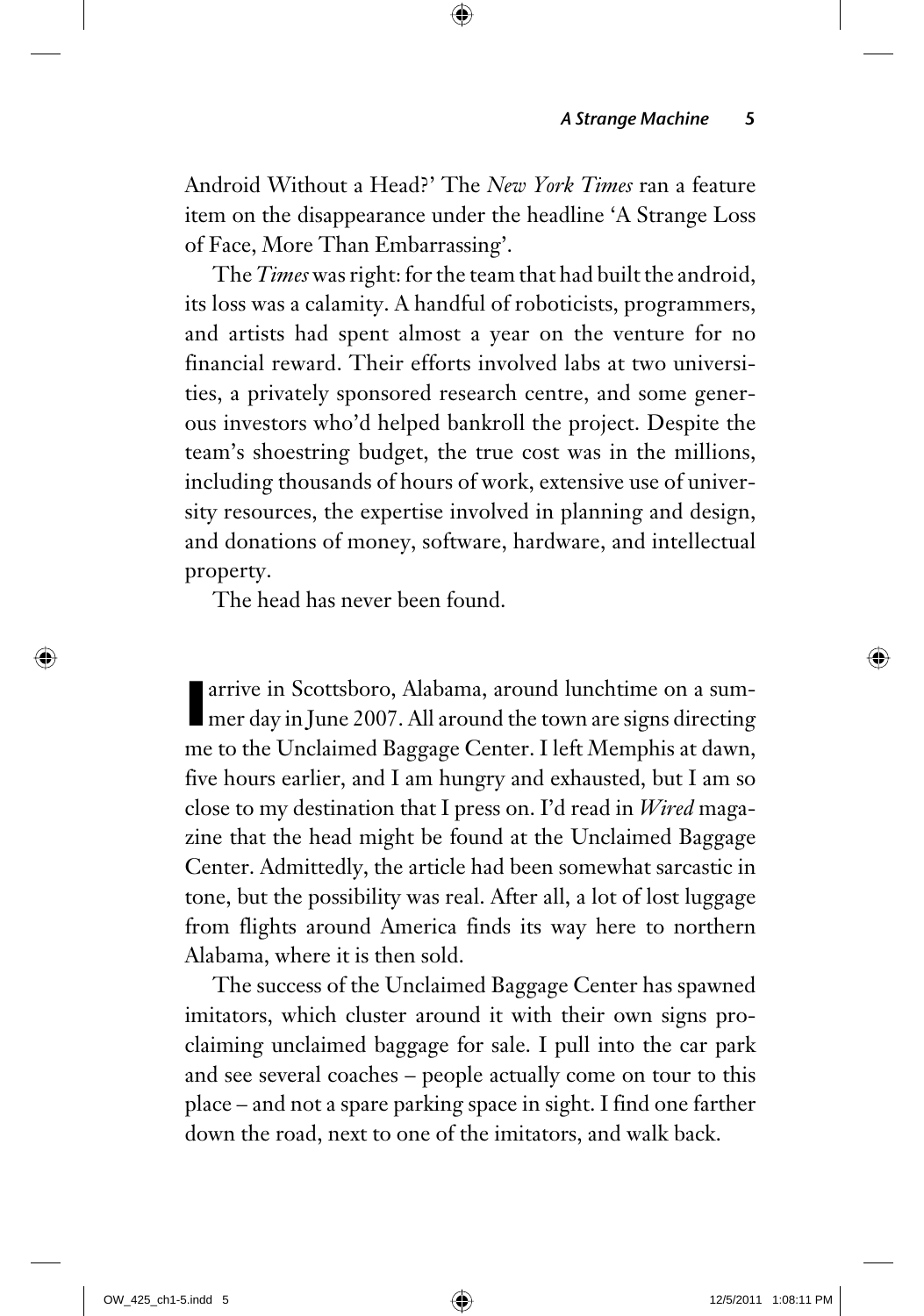### 6 Losing the Head of Philip K. Dick

Inside the centre I feel as though I am in a cheap department store. Over to the left is men's clothing; to the right is jewellery. Down the back is electronics. I make my way through the men's clothing section. It seems sad and a little tawdry to be wandering around aisles of other people's possessions, for sale at two bucks apiece. A lot of this stuff obviously meant something to someone. There are children's toys and pretty earrings and T-shirts with slogans. Laptops with their memories erased. Cameras with no photographs.

But I'm not here to sift through jackets or try on shoes; I'm looking for one thing: the head of the Philip K. Dick android, which has been missing for over a year. Near the entrance is a sort of museum of curious artefacts that have come to the centre but are not for sale, such as a metal helmet, a violin, various bizarre objects. Inside one glass case is what appears to be a life-sized rubber statue of a dwarf. A woman nearby tells me that the dwarf was a character in *Labyrinth*, a fantasy film from the 1980s that starred David Bowie.

"His name's Hoggle," she tells me. "That's the actual prop they used for Hoggle in the movie."

Somehow, it seems, Hoggle became separated from his owner and ended up imprisoned in perpetuity in Alabama. With his twisted, sunken face, Hoggle doesn't look happy. Not having seen the film, I'm not sure if that's how he is supposed to look or if it's due to the ravages of Deep South summers as experienced from the inside of a locked glass case.

I leave Hoggle and go exploring. The complex is large and sprawls through several buildings. I even take a look around the bookshop. It seems an unlikely place to find what I'm seeking, but I don't want to leave any corner unsearched. I make a cursory tour of both levels, then move to the next building. This one has an underground section with long aisles of miscellany. I search it thoroughly, to no avail. An employee with a name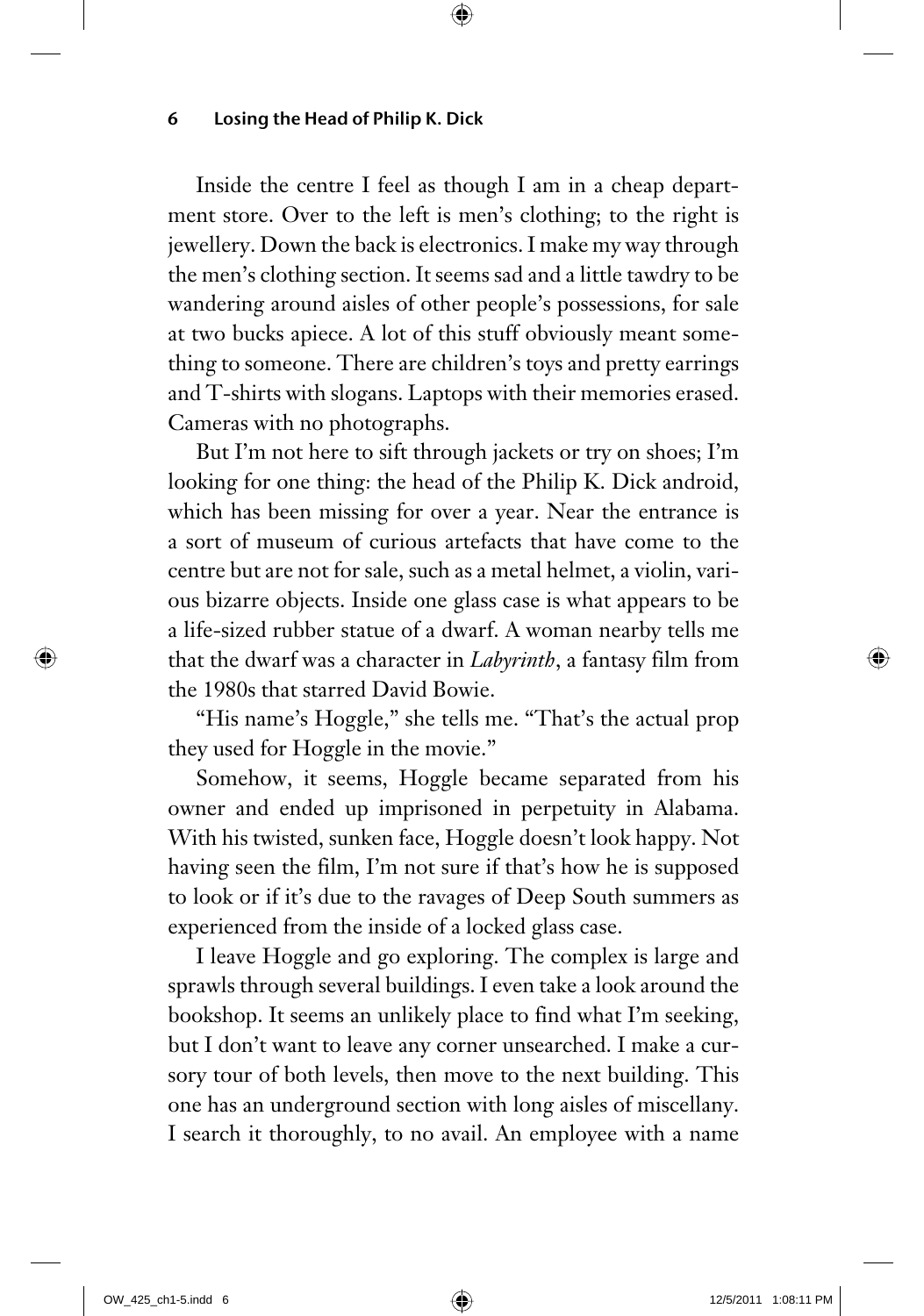badge that reads 'Mary' trundles past with a large trolley full of assorted trinkets to be shelved. I stop her and ask if she has seen a robot head around. She stares at me, baffled.

"It's an unusual object," I explain. "You'd certainly remember if you've seen it. It's got a normal human face at the front, but there are wires and machines sticking out of the back of the head."

"I haven't seen anything like that," she says. "Did you try the museum?"

"Yeah," I reply. "So here's another question. I've been looking around and I can't find it. If it's not down here and it's not in the museum, then does that mean it's not anywhere at the centre?"

"That's right," she says, fidgeting and glancing behind herself.

I push the point: "So there are no other buildings with unclaimed baggage, buildings that I haven't seen?"

This time she answers quietly: "There's the warehouse."

A warehouse? With more stuff in it? I thought the building we're standing in was the warehouse.

"Is there any chance at all that I could go to this warehouse?"

She smiles sadly and shakes her head. "Even I've never been there. I don't even know where it is." I thank Mary and she ambles off, her trolley clanking as she disappears around a corner.

Back at the main building I make enquiries about this secret warehouse. I'm at what appears to be some kind of commandand-control centre for the entire complex, talking to a young woman I initially assume to be a sales clerk, but as we talk it becomes apparent that she is important.

"A robot head?" she repeats when I explain my quest. "Wow. Is it worth a lot?"

That's a tricky question. On the one hand, if they have the head and learn how valuable it is, I could quickly find myself